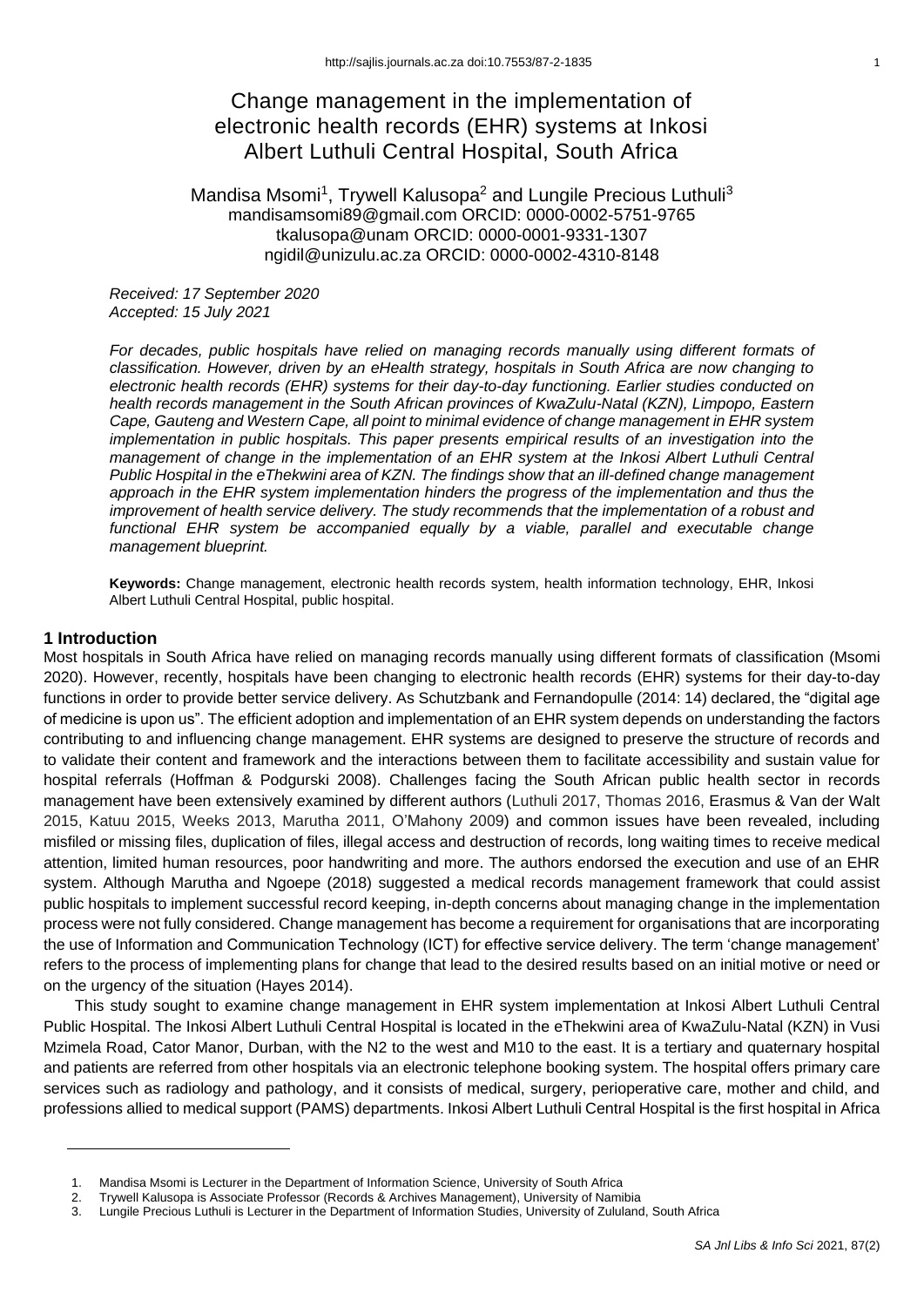to deploy the MEDITECH 6.1.5 platform, the EHR system that assists with hospital administration. The system helps to manage information for HIV and TB-related treatment; care and support services for terminally and chronically ill patients; treatment of mental illnesses; services for pregnant women; and it offers facilities for handling medical assessments and referrals (MEDITECH 2018). The 846-bed Inkosi Albert Luthuli Central Hospital implemented the MEDITECH system in August 2016 to replace the workflow system that was previously used.

#### **2 Problem statement**

The overall problem is that, for many years, South Africa has been attempting to implement EHR systems in both public and private hospitals yet concerns and issues of managing change in the implementation have not been fully addressed. Even though several previous studies (Luthuli 2017, Marutha 2016, Thomas 2016, Katuu 2015, Marutha& Ngulube 2012, Weeks 2012) pointed out the necessity of implementing EHR systems to improve health service delivery in South Africa, the question regarding management of change has not been fully examined. There is no notable evidence regarding management of change in the KZN setting or specifically at Inkosi Albert Luthuli Central Hospital. For example, Luthuli (2017), in a comparative analysis of public and private hospitals in KZN, acknowledged the need for ICT integration to improve management of health records for public health service delivery but did not examine change management in this integration process. Likewise, Marutha (2012) focused on the assessment of medical records management in healthcare service delivery in Limpopo Province and mentioned the need for adopting EHR systems to ensure successful delivery of health services, but the research falls short of recommending change management strategies in systems implementation. Thomas (2016) examined the EHR system implementation in primary healthcare and underscored the high degree of change that should be managed during pre- and post-adoption of the EHR systems. The study was restricted to primary healthcare and it did not focus on the issues regarding change management in the implementation of EHR systems. Weeks (2012) indicated that human socio-technology factors in changing to EHR systems needed to be actively managed, yet the researcher did not look in detail into how those factors could be addressed.

The existing literature reveals little evidence of empirical studies conducted on change management in the implementation of EHR systems in South Africa, particularly in KZN (Msomi 2020). This study sought to evaluate change management orientation in the operation of EHR systems in the eThekwini area, with specific reference to Inkosi Albert Luthuli Central Hospital. It is anticipated that it will contribute to the development of an EHR system framework that supports successful implementation of health information technology to improve healthcare service delivery. This study will provide some insights into management of change to healthcare professionals, hospital management, ICT experts and records management personnel in the integration of ICT for the improvement of healthcare and service delivery.

### **3 Aim of the study**

The main purpose of this study was to assess change management in the implementation and operation of an EHR system at Inkosi Albert Luthuli Central Hospital, eThekwini Municipality.

### **4 Objectives of the study**

The following were research objectives for the study:

- To determine factors facilitating the adoption of an EHR system at Inkosi Albert Luthuli Central Hospital.
- To assess changes experienced by the hospital due to the implementation of an EHR system.
- To examine how the hospital monitors and evaluates the impact of the EHR system implementation.
- To determine the tools used by hospital leadership to reinforce change and sustain results.

#### **5 Literature review**

Like most developing countries, South Africa is in the process of improving health information management by means of technology application. The National Health Act (Act 61 of 2003) by the National Department of Health of South Africa has the statutory mandate to facilitate and coordinate the establishment, implementation and sustainability of comprehensive health information systems across national, provincial and local levels, including in the private health sector, with the aim of using healthcare information technology as a means of increasing access to healthcare services and improving level of care.

# **5.1 Factors facilitating the adoption of an EHR system at Inkosi Albert Luthuli Central Hospital**

In South Africa, the public sector has recognised the need for and importance of developing EHR systems. Marutha and Ngulube (2018) indicated the significance of implementing EHR systems in public hospitals to make certain improvements in records management. Electronic health records are digital versions of patients' collected information that is available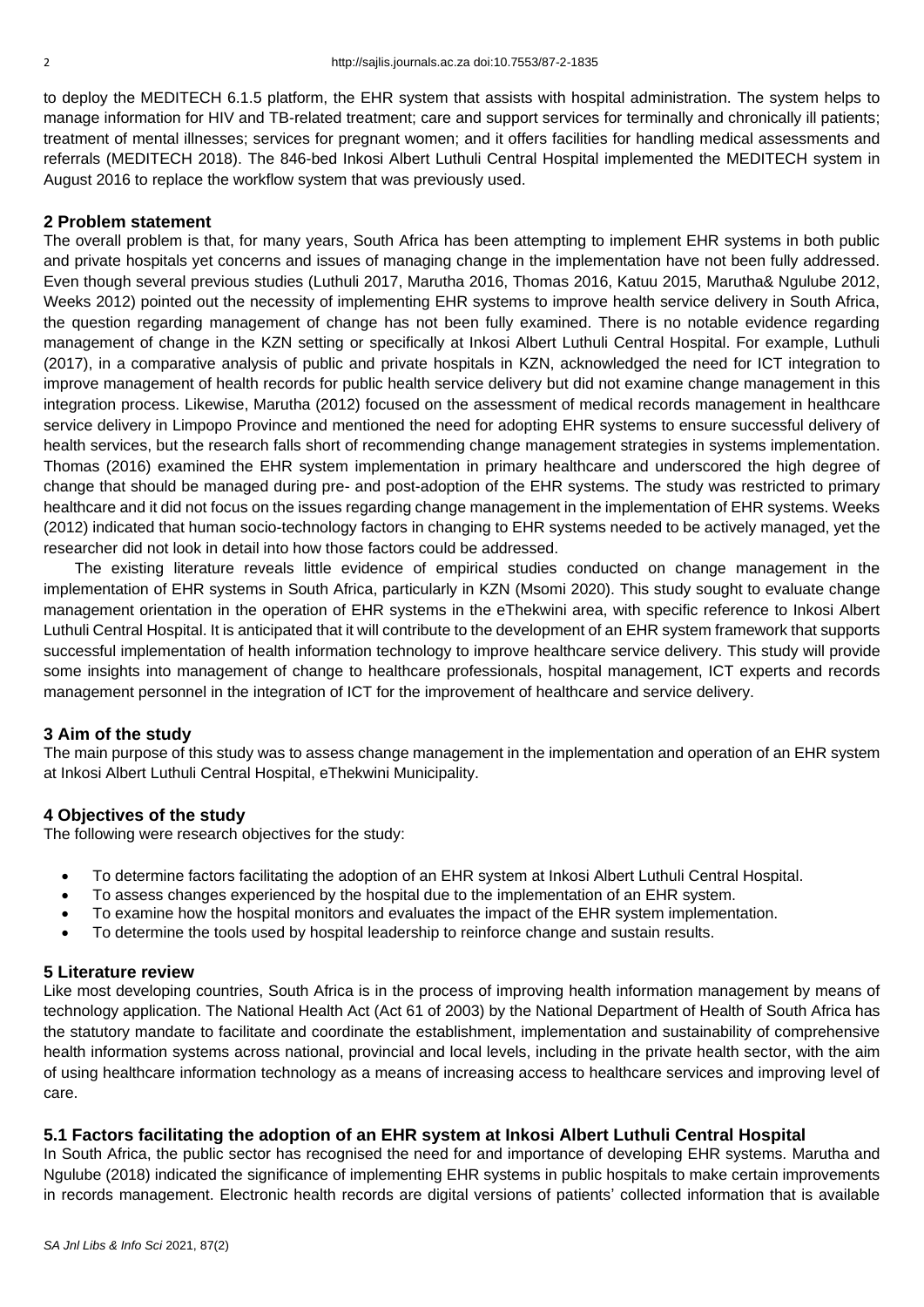instantly and securely to authorised users (Katuu 2015). Putting EHR systems into practice appears to be a serious challenge in the public health sector (Marutha & Ngulube 2012). Although EHR systems have been executed in other hospitals in South Africa, half of the public health sector still make use of manual record administration and management (Katurura & Cilliers 2018: 2). The implementation of an EHR system assists decision-making by allowing hospitals to share updated patient information and access medical histories (Katurura & Cilliers 2018: 1).

# **5.2 Changes experienced by hospitals due to implementation of EHR systems**

Change management is regarded as an essential process in the development of an EHR system (Nguyen 2009). It is in that regard that change management remains a central ingredient for the successful implementation of EHR systems in South Africa (Marutha 2016, Katuu 2015). The adoption of EHR systems in South Africa is driven by an eHealth strategy that regulates the use of ICT for health purposes (Department of Health 2012). The National eHealth Strategy in South Africa is set to lead to improving patient information systems nationwide (Health-e News 2014). One of the aims of the eHealth strategy of South Africa is to lay a foundation for future incorporation and coordination of eHealth initiatives in the public and private health sectors (Department of Health 2012: 8). The eHealth Strategy supports the effective adoption and successful implementation of ICT in records management (Erasmus & Van der Walt 2015: 187). Fast technological changes and improvements have influenced the way the corporate world functions in the public and private sector (Shonhe 2017: 19). Thomas (2016) indicated that the use of technology alone remains inadequate in guaranteeing successful EHR system implementation in hospitals. The National Archives of Australia (2011: 8) supports the opinion that the implementation of an electronic records management system in any organisation, including public hospitals, does not solve all information management problems.

### **5.3 Monitoring and evaluating the impact of EHR system implementation**

Many organisations in the health sector internationally have progressed to electronic records management systems in hospitals and they acknowledge that change management is vital for the effective management of electronic records. In South Africa, however, the importance of change management has not been provided for, as is evident in inadequate directives provided by the National Archives of South Africa on change management in electronic records management systems. The National Archives of Australia (2011: 13) identifies change management as the key consideration for implementing electronic records systems and attests that introducing electronic records management systems needs to be undertaken as part of a larger change management movement. It further points out that developing innovative systems with which individuals are not familiar unavoidably creates concerns about how effective and reliable the new system will be (National Archives of Australia 2011). Some of these concerns are based on the following:

- effectiveness of the information retrieval tool:
- protection and confidentiality of sensitive information;
- the flexibility of the system, its user friendliness and efficiency; and
- impact when the system goes offline (National Archives of Australia 2011: 13)

The aforementioned concerns need to be part of the change management project to prevent EHR system failure. All the perceived concerns and issues about the former system also need to be addressed before implementing innovations to manage the change successfully. Marutha and Ngulube (2012) focused on the implementation of EHR systems in the public health sector and underscored that hospitals were not properly taking advantage of information technology (IT) to support health service delivery. Implementing EHR systems in the hospital setting required more effort to reshape the mindset of healthcare professionals towards change and progressive processes (Weeks 2013). This includes reviewing and upgrading organisational tools to support users and to provide skills development to guide all parties involved in the digital evolution (National Archives of Australia 2011). EHR systems are complex to implement owing to the human capital mindset, electronic records management system identification, and organisational culture (Marutha 2016). According to National Archives of Australia (2011: 8), "maximising the potential benefits requires improvement in business processes and change in people's behaviour". Although EHR systems have been implemented in some areas of South Africa, more than half of the public health sector still makes use of paper-based record keeping (Katurura & Cilliers 2018: 2). Hence, there is a necessity to understand EHR system adoption from a South African public health perspective (Thomas 2016: 37). Unfortunately, ICTs are introduced in hospitals without crucial processes and procedures to control access to electronic records management systems (Marutha 2011: 32). It is in this regard that change management has become a necessity for public health organisations integrating the use of ICT to deliver health services. Management of change minimises occurrences that can lead to failure or the ineffectiveness of the ICT implementation.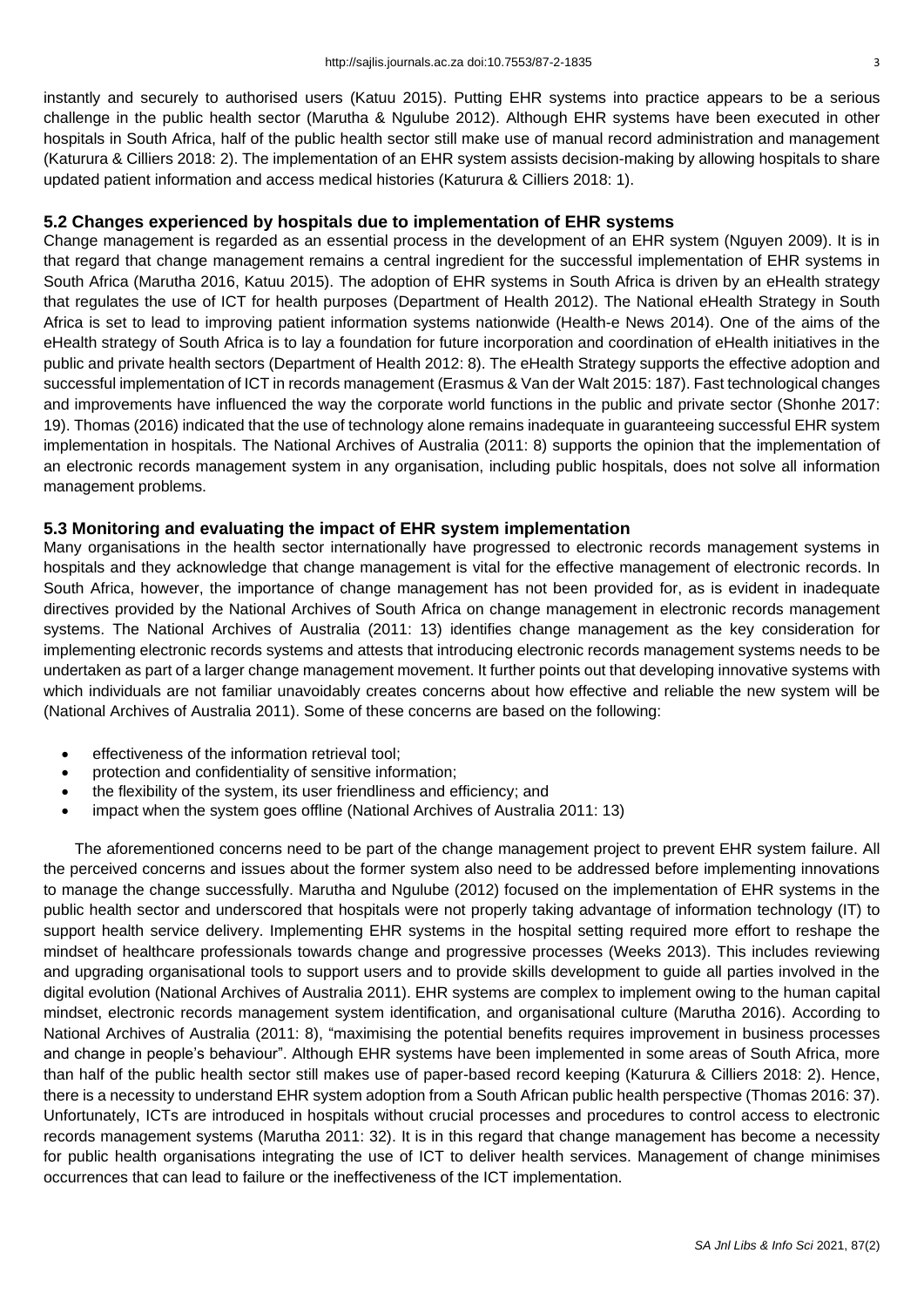### **6 Theoretical framework**

The study adopted the Leading Change model integrated with the Technology Acceptance model (TAM). The study triangulated the Leading Change model with the TAM in order to understand various factors that influence implementation, acceptance, use and benefits of the EHR system at Inkosi Albert Luthuli Central Hospital. Triangulation theory involves at least two set theories interpreting a single dataset (Saldaña & Omasta 2017). The models were chosen based upon the study of Martin and Voynov (2014) that utilised the Leading Change model with TAM to assess the implementation and operation of EHR systems in physicians' practices. Both models allowed the researchers to gain an insight into the pre- and post-implementation functioning and acceptance of the EHR system. Even though this EHR system implementation was done many years ago, its results are still relevant currently. The Leading Change and TAM models also evaluated the changing behaviour of hospital employees when using the EHR system while performing their daily duties. Martin and Voynov (2014: 629) indicated that the Kotter Change Management model serves as a foundation for understanding complex settings. The Inkosi Albert Luthuli Central Hospital is one of the biggest and most complex hospitals in KZN, with different segments and health professionals working directly or indirectly for the hospital, and therefore top management, doctors, nurses and administrators working directly or indirectly with the EHR system (Antwi & Kale 2014: 2).

#### **7 Methodology**

The study focused on Inkosi Albert Luthuli Central Hospital's management of change in the implementation of an EHR system. Bryman (2012: 67) stated that the word 'case' is often associated with an intensive analysis of location, community or organisation; in this study, the hospital is the area of attention. The study thus used a case study design, as it comprised a detailed analysis of a single case (Bryman 2012). The case study is concerned with change management techniques in the execution of an EHR system in the Inkosi Albert Luthuli Central Hospital. Luthuli (2017) carried out a case study examining medical records at Ngwelezane public hospital (also in KZN) in order to provide an in-depth understanding of aspects that prompted changes and developments in the organisation. Similarly, Marutha (2011) focused on electronic records management systems in the Limpopo Province using a case study design to gain an in-depth understanding of the public health sector perspective on the application of ICT in the province. This study utilised a quantitative approach to assess the effect of change management in the implementation and use of an EHR system in the Inkosi Albert Luthuli Central Hospital.

For the data collection, the study used questionnaires to measure behavioural patterns of users of the system; interviews and direct observation were used to validate and support information collected from EHR system users. The population of the study was drawn from Inkosi Albert Luthuli Central Hospital. The total sample size was 108 participants. The study sampled three groups of hospital employees (EHR system users) with different duties. Out of forty-four departments, twenty-four were randomly selected. For the first group, two nurses and two doctors who directly rendered health services were conveniently selected in each department which resulted in a total of forty-eight nurses and, due to availability challenges, thirty-one doctors participating in the study. For the second group, hospital administrative staff were conveniently selected based on their availability. There were ten patient administrators, ten ward clerks and one records management staff member. As there were very few managers, eight were purposefully selected to form the third group. The concurrent triangulation method was used to strengthen the credibility of the study. Descriptive analysis was used for quantitative data. Data from interviews were thematically categorised and are presented in narrative form.

#### **8 Findings and discussions**

The findings of the study are presented and discussed below.

### **8.1 Factors facilitating the adoption of the EHR system at the hospital**

The first objective of the study was to find factors facilitating the implementation of EHR systems at hospitals. When a new technological system is introduced to an organisation, there would be a motive for implementing it (Msomi 2020). The study asked the Inkosi Albert Luthuli Central Hospital management about factors that facilitated the adoption of the EHR system. One member of hospital management said that one of the motives was to address the inequalities in the public health sector that were created during the apartheid era. The rest of the respondents commonly stated that patient files were often lost or misfiled, so the EHR system ensured the privacy and security of patient information. One respondent specified that the Inkosi Albert Luthuli Central Hospital was one of the biggest referral hospitals in KZN and thus a strong support system for other hospitals inside and outside the province. The EHR system enables it to operate completely electronically in its support of other hospitals.

Other respondents indicated that, with the many challenges faced by public hospitals in the country, Inkosi Albert Luthuli Central Hospital responded to the need to improve health service delivery by implementing an EHR system. It helped by minimising patient waiting times, by consolidating patients' history for medical attention, decision or litigation purposes,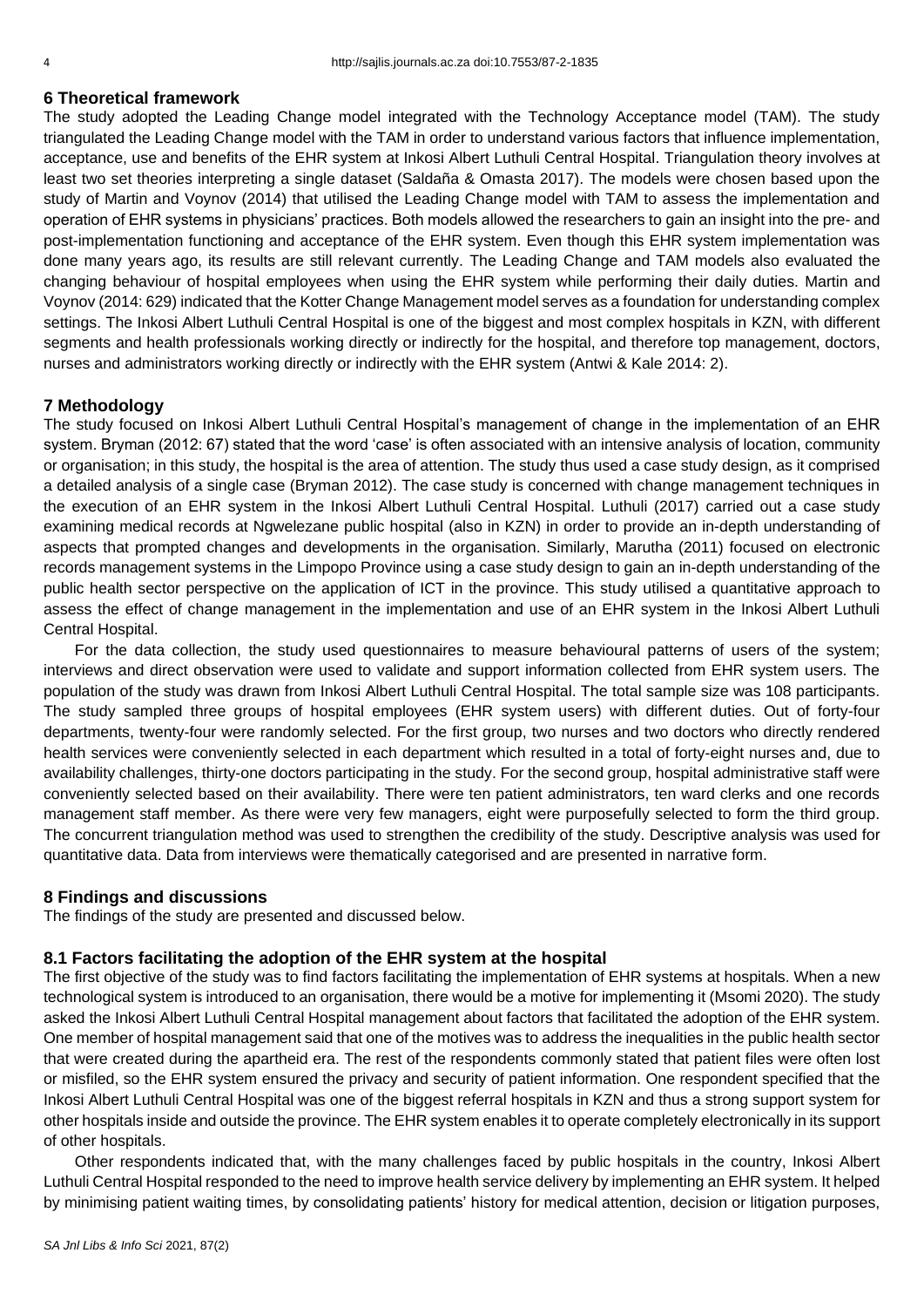and by avoiding duplication of tests and their costs. Common challenges have been identified by various authors who have studied records management in the public health sector: Katuu (2015) revealed that poor data gathering in hospitals resulted in duplication of files and failure of hospitals to track and locate original files; Luthuli (2017) found that, in Ngwelezane public hospital, their manual record management system was time consuming and resulted in long waiting times for patients to receive medical care, which negatively impacted the delivery of health services; and van der Walt and Katuu (2016) highlighted that the impact of apartheid affected the public health service delivery negatively, therefore, most challenges facing health records management originated from the past health system.

# **8.2 Change management in EHR system use at the hospital**

The second objective focused on changes experienced by the hospital on implementation of the EHR system. The hospital management indicated that, from time-to-time, changes were made in the EHR system for improving health service delivery and due to new developments in treatments, problems encountered and system upgrades. The hospital management further indicated that, since the hospital was opened, it had moved from one system to another for various reasons. In August 2016, the hospital introduced the new system for which all employees had to undergo training to utilise efficiently. One interviewee mentioned that training was an issue when upgrading or changing the system as, at times, users resisted the change. Training people who were on duty was challenging, as the hospital needed to continue operating as usual. Boonstra, Versluis and Vos (2014: 11) emphasised that ensuring continuity of healthcare services during implementation can be challenging. One of the respondents said that:

*One of the main challenges of using an EHR system in the hospital is that, at times, companies developing the system software leave the country and it becomes a problem for the hospital to manage the system [without their support] over a period of time. Therefore, that results in the hospital initiating and implementing a new system that can be easily managed locally.*

The hospital management indicated that, for ICT-related matters, the hospital, together with the Department of Health in KZN, had an agreement with the IT company based on the premises of the hospital. The company covered the entire scope of the EHR system and provided most change management requirements in all projects initiated for successful project implementation and sustainability. The hospital management ensured that all changes met the requirements of the Department of Health**.**

# **8.2.1 Problems encountered in managing the EHR system change**

The following were the problems encountered by the hospital in managing the change at Inkosi Albert Luthuli Central Hospital:

- Some respondents said that the interface of the system did not meet user requirements. For example, each doctor had a different way of keeping records, but the system did not always accommodate what the doctor wanted to do.
- The hospital staff emphasised that re-training whenever moving from one system to another was sometimes met with user resistance.
- They said that, when the number of patients captured and treated reached a certain number, the data storage capacity of the system became insufficient.
- From time to time, the EHR system needed to be updated to increase storage and to accommodate changes in the way new or existing patients were treated.

# **8.2.2 Involvement of users in discussions about the implementation of the EHR system**

The Leading Change model attests that sharing a clear vision of changes and user involvement in change processes is important for every organisation going through changes (Kotter 1995). The hospital management generally agreed that there were various levels of steering committees involving various protocols, including private partners communicating directly with users, that ensured that there was a clear vision for using the EHR system. However, when other respondents were asked about how often they were involved in the implementation of the EHR system, 56.6% indicated that they were never involved. Table 1 illustrates the results.

# **8.2.3 Communicating EHR system changes with users**

The literature indicated that frequent communication within an organisation is a vital part of managing change in health information systems, enabling each individual easily to understand the direction an organisation is moving towards (Antwi & Kale 2014). The hospital management generally said that meetings and emails were tools utilised to communicate with users about all the EHR system changes taking place. On the other hand, when users were asked about how often the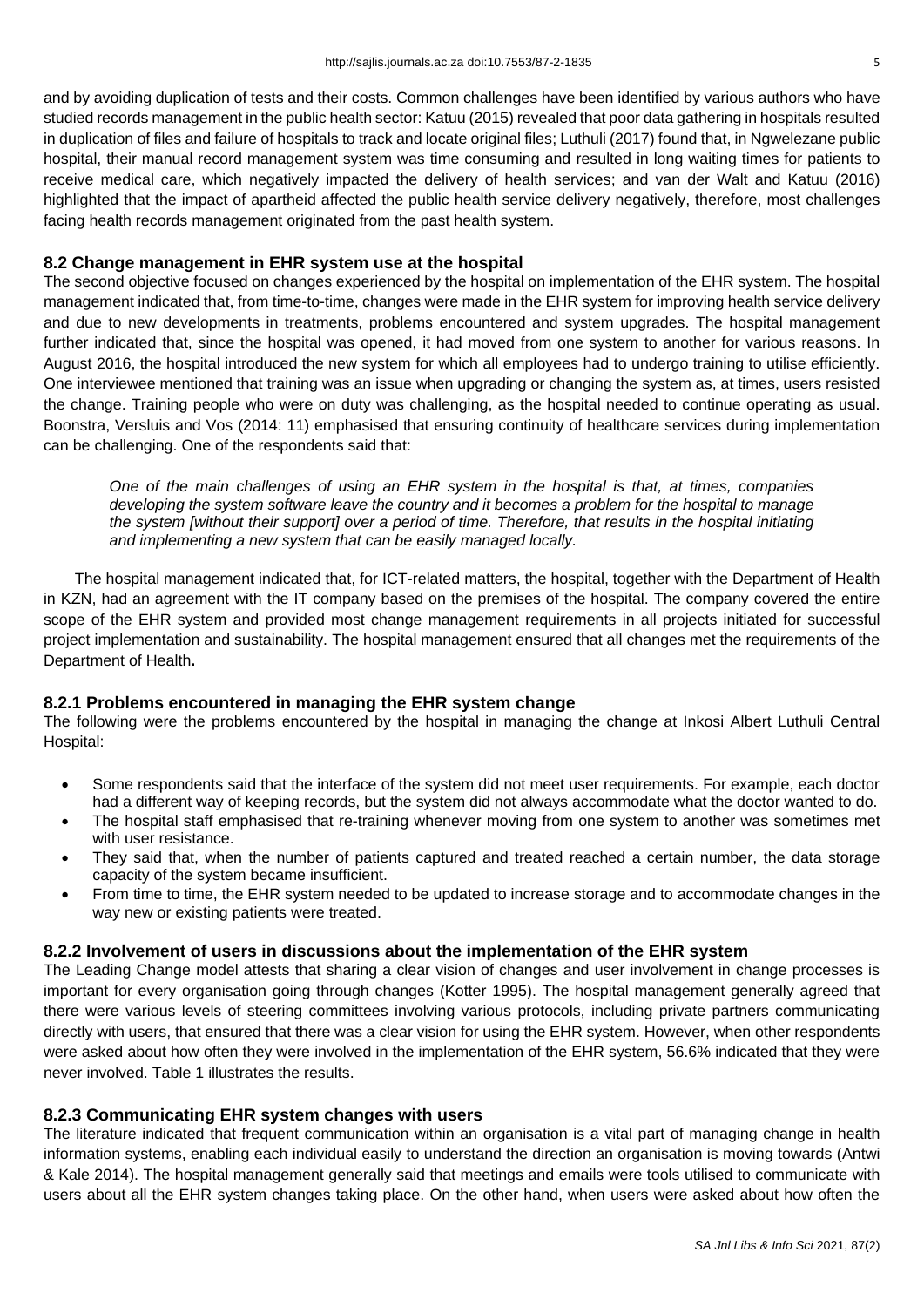hospital shared reasons for making any changes in the system, the majority indicated that the hospital never did so. As can be seen on Figure 1, this was confirmed by 45% of the respondents. An additional 23% confirmed that they sometimes received communication, 19% hardly received any information about changes, and 13% of the respondents said that they often received communication about changes in the EHR system in place.

|  | Table 1 Involvement of users in discussions about implementation of EHR system (n = 99) |  |  |
|--|-----------------------------------------------------------------------------------------|--|--|
|  |                                                                                         |  |  |

|                                    | <b>Responses</b> |            |  |
|------------------------------------|------------------|------------|--|
| Involvement of users in EHR system | <b>Number</b>    | Percentage |  |
| Often                              | 14               | 14.1%      |  |
| Sometimes                          | 16               | 16.2%      |  |
| Rarely                             | 13               | 13.1%      |  |
| Never                              | 56               | 56.6%      |  |



**Figure 1 Frequency of communication about EHR system changes (n = 97)**

# **8.2.4 Job restructuring or changes in duties due to EHR system implementation**

Different users were asked about changes in their job description as a result of the implementation of an EHR system. The word 'implementation' in the study covers system modification, upgrading or changing from one system to another (Msomi 2020: 132). The majority of doctors indicated no changes to their job description due to the implementation of the system; this was confirmed by twenty (20.20%) respondents, as shown in Table 2. Thirty-two (32.32%) nurses had the same response: that their tasks were not altered by using the EHR system. Half of the filing clerks (five; 5.5%) also indicated that there were no notable changes to their jobs, whereas three (3.03%) of the clerks and five (5.05%) patient administrators indicated that they were not sure. The majority of the hospital employees confirmed there were no changes in their job description as a result of the implementation of the EHR system, or of modifications or upgrades to it. However, Boonstra, Versluis and Vos (2014) attested that changes might have occurred without employees realising it. Alpay, Toussaint and Zwetsloot-Schonk (2004) confirmed that executing and sustaining EHR systems in the hospital setting necessitated staff training and development, as continuous ICT system upgrades lead to organisational shifts, changes in operational workflows and responsibilities as job descriptions evolve over time.

|                              | <b>Response</b>          |             |                 |  |  |
|------------------------------|--------------------------|-------------|-----------------|--|--|
| <b>EHR</b> users             | Yes                      | No          | <b>Not Sure</b> |  |  |
| Doctor                       | $4(4.04\%)$              | 20 (20.20%) | 6(6.06%)        |  |  |
| Nurse                        | 7(7.07%)                 | 32 (32.32%) | 7(7.07%)        |  |  |
| Filing or ward clerk         | $1(1.01\%)$              | $5(5.05\%)$ | 3(3.03%)        |  |  |
| Records management personnel | $\blacksquare$           | ۰           |                 |  |  |
| Patient administrators       | $\overline{\phantom{0}}$ | 5(5.05%)    | 5(5.05%)        |  |  |

| Table 2 Job restructuring or changes due to EHR system implementation ( $n = 96$ ) |  |
|------------------------------------------------------------------------------------|--|
|------------------------------------------------------------------------------------|--|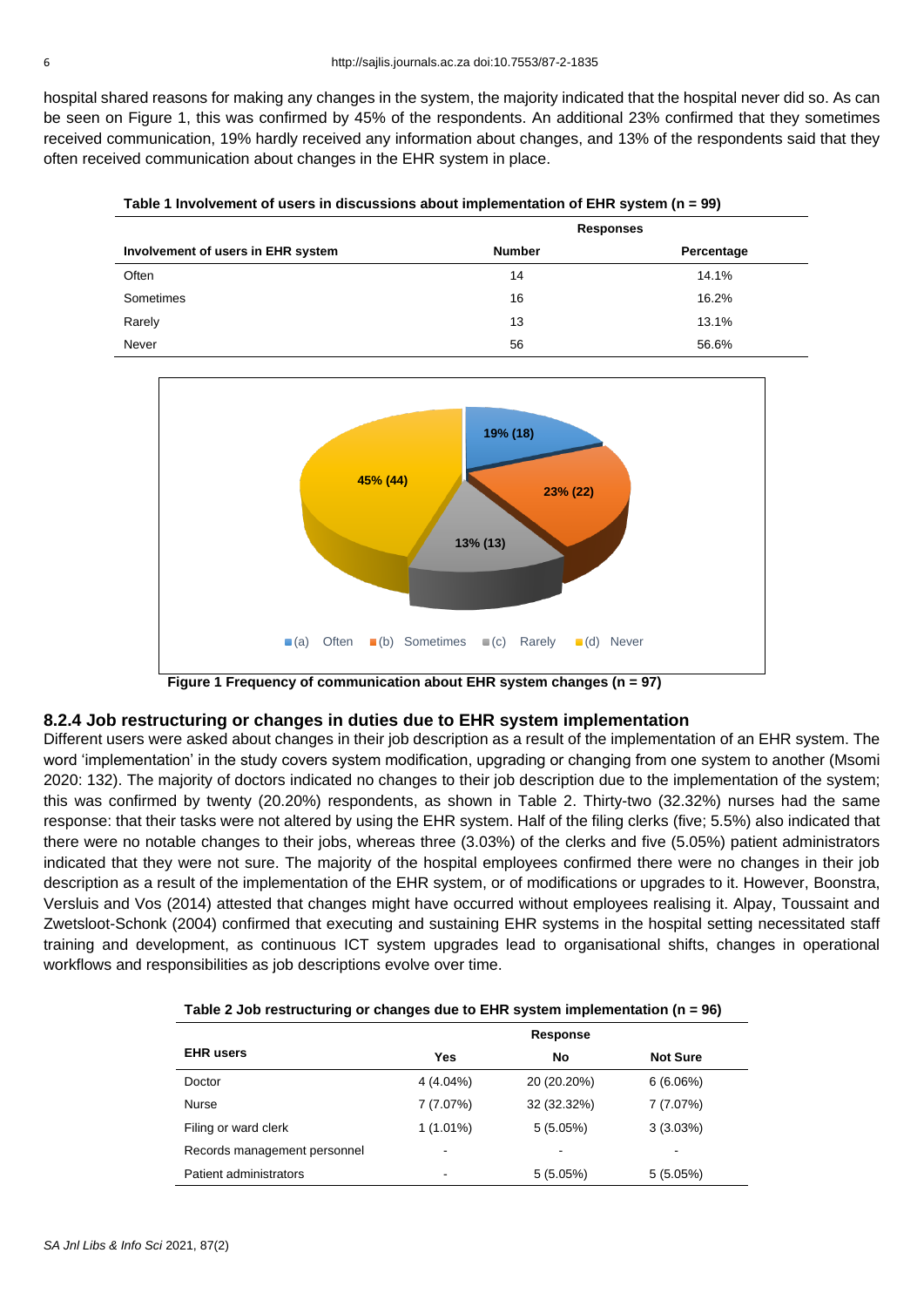### **8.3 Monitoring and evaluating the use of the EHR system**

The third objective of the study was to examine how the hospital monitored and evaluated the impact of a new EHR system. The execution of an EHR system is regarded as a process that requires a commitment to ongoing evaluation in order to have positive results (Msomi 2020). The majority of users indicated that the effectiveness of the EHR system was measured by the number of common problems reported about the system. Eighty-three (83%) of users confirmed that these reports informed their division and the IT department about any challenges faced by them when using the system. They also indicated that their performance and competency on the system was evaluated through assessment tests completed after EHR system training. They needed at least 75% to pass to be regarded as competent to use the system. If they did not pass, they repeated the training and rewrote the test.

One of the respondents from hospital management indicated that information about users was monitored to determine user training needs or the development of particular training modules based on the respective duties of the users. The quality of data captured was monitored by identifying errors and missing patient information. Verification of correct procedures being followed when recording patient information was done using data coding. Another interviewee from hospital management specified that the Admissions department was able, using the EHR system, to monitor the registration process according to the number of patients in the waiting area, those admitted, those attended to and those discharged. Another respondent from hospital management pointed out that case studies (occurrences based on system usage) and user studies in the form of a survey, where questionnaires were distributed to users (based on the EHR system use), were used to measure and monitor staff productivity and system relevance to health services delivered by Inkosi Albert Luthuli Central Hospital. The hospital also monitored and measured the effectiveness of the EHR system through statistical data generated from the above-mentioned areas and perceived patient waiting time as an indicator of system efficacy. Erasmus and van der Walt (2015) discovered that patient waiting time can be used as an indicator of success when evaluating the EHR system. Falchook et al. (2015) confirmed that time spent by personnel searching for patient files or patient information allowed hospitals to review and monitor the effectiveness of the system. Literature revealed that time spent finding and retrieving patient paper files resulted in long queues and increased patient waiting time (Weeks 2015). It is for these reasons that the hospital monitored and evaluated the use of the EHR system based on time as an indicator for effectiveness. Thomas (2016) attested that continuous monitoring of the EHR system allows the executors and the hospital to evaluate if any alterations to the system are needed.

# **8.4 Tools used by hospital leadership to reinforce change and sustain results**

The fourth objective of the study determined tools used by Inkosi Albert Luthuli Central Hospital to reinforce change and sustain positive results. Good leaders acquire interpersonal skills in order to manage efficiently any organisational changes and needs (Kotter & Schlesinger 2008). The hospital management indicated they provided in-depth training for users. The training comprised basic computer training for all hospital employees prior to commencing duties. To ensure everyone in the hospital was computer literate, they further trained employees on the EHR system using modules related to their duties. The hospital management indicated that they made sure users utilised the changed or upgraded system fully too, as the old system only allowed users to refer and view records, but not to edit or add to the information. The hospital management further indicated that calls logged by users were used to analyse common problems or challenges faced when performing duties using the system, thus giving an indication of whether the vendor needed to be involved to improve the system or if the problem was with the users. The hospital management liaised with the departments involved to sustain the effectiveness of the system. They further specified that setting targets for users encouraged them to perform, which resulted in positive outcomes for patients being served promptly. The hospital management added that demonstration videos were also provided to users to refresh their knowledge of modules related to their daily tasks to assist when they encounter challenges. The hospital management also provided handbooks simplifying all steps involved in the actual workflow to support users to understand the EHR system in relation to their respective duties.

### **9 Recommendations**

The study makes the following recommendations with regards to an effective change management approach in the implementation of EHR systems.

### **9.1 Involvement of users in EHR system changes or upgrades**

The study revealed a communication breakdown between actual users (employees) and Inkosi Albert Luthuli Central Hospital top management in the discussion of EHR system changes. Therefore, the study recommends the following: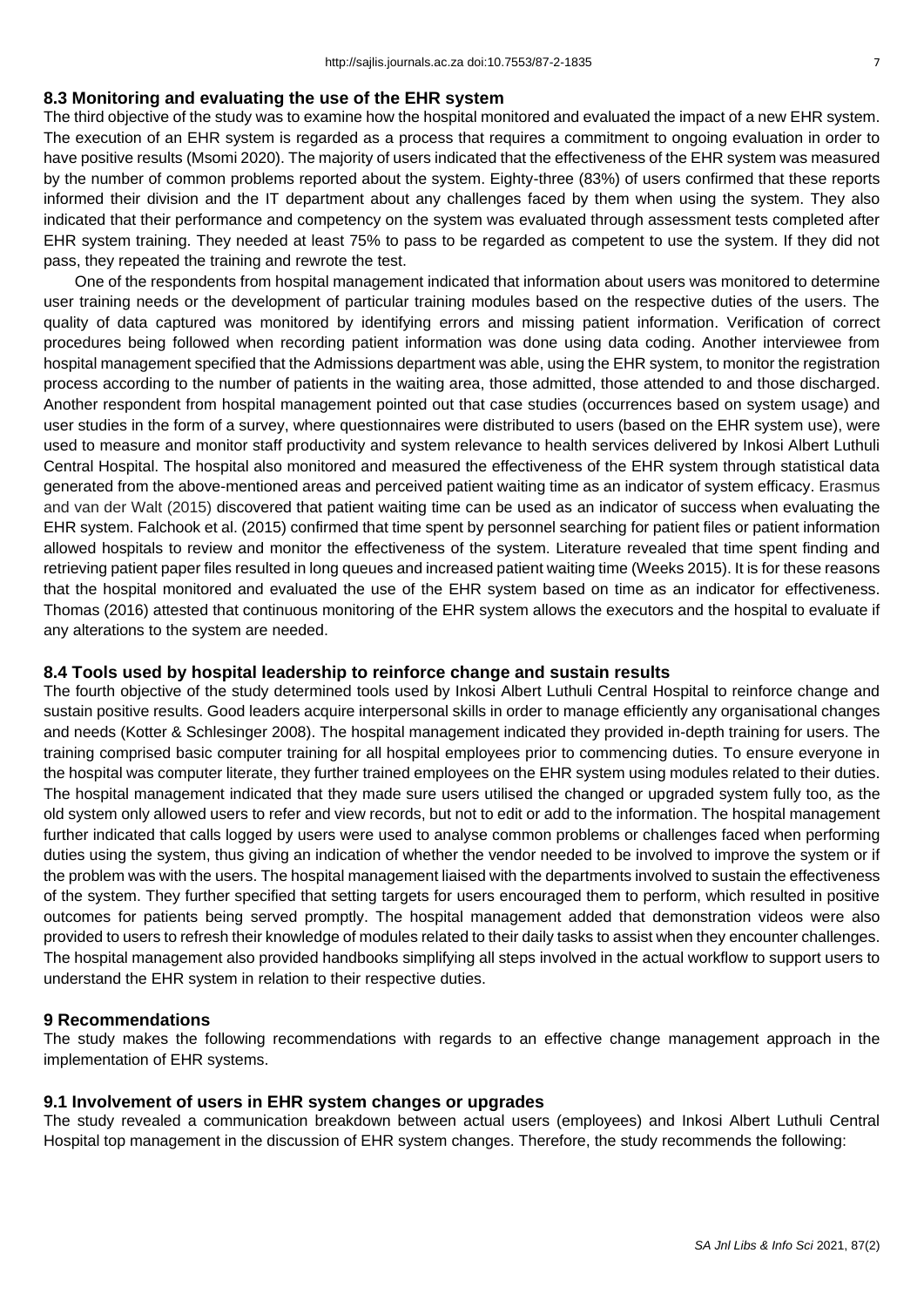- The hospital must organise regular departmental presentations, allowing users to present advantages and disadvantages of utilising the EHR system in their daily tasks. In this manner, the hospital will know the benefits and challenges facing each department making use of the system.
- The EHR system users must also help the hospital management by being willing to have them more involved in the discussion of any changes or system upgrades.
- The hospital should open a suggestion tool to be used by EHR system users if they want to offer ideas for improvement or changes to the system, especially relating to areas that cannot be tracked by the system.

# **9.2 Communicating EHR system changes with users**

The study established that the majority of the users hardly received reasons for changes made to the system when they occurred. The following is, therefore, recommended:

- The hospital must always make it a priority that users understand reasons for change and what value these changes will add to their daily tasks, prior to changes being implemented.
- The hospital must develop a constant communication plan to support fully the change process, especially communicating reasons for change with staff representatives from all levels of involvement in planning and decision making.

# **9.3 Implementation of change management at Inkosi Albert Luthuli Central Hospital**

The study revealed that the IT company covered the entire scope of change management at Inkosi Albert Luthuli Central Hospital.

- Even though the IT company works hand-in-hand with the hospital in guiding changes, the hospital should be leading the change management initiatives to bridge the gap in communication between users and the IT company, as they work more closely with employees.
- The Inkosi Albert Luthuli Central Hospital should establish its own change management agents to work together with the IT company to cover the management of change in the operation of the EHR system or any IT project initiated in order to gather knowledge and develop strategies that are specific to the unique context.

### **9.4 Monitoring and evaluating the use of the EHR system**

The study revealed that there was no formal directive or standard from the Department of Health guiding the monitoring and evaluation of the EHR system in the hospital.

- The Department of Health, working together with the hospital, should develop its own change management framework for the implementation of EHR systems that will include a formal monitoring and evaluation process in the hospital.
- The hospital must do regular evaluations of the use of the EHR system for each department to understand broader concerns from the user's perspective.

# **10 Conclusion**

This paper presents empirical results about change management in the implementation of an EHR system at Inkosi Albert Luthuli Central Hospital. The aim was to assess management of change in the implementation of an EHR system in the hospital. It emphasises importance of the change management process in EHR system operation and its progress in the hospital. It posits that a change management strategy in EHR system execution is necessary for positive outcomes for users of the system. The evidence shows that choosing a change management approach that is not customised to the specific context of the EHR system implementation could hinder the progress of operating to the exceptional benefit of the hospital as system upgrades and advancement conspire to improve the system for its users. The study recommends that the hospital develop its own change management framework in the implementation of an EHR system that will include formal monitoring and evaluation of the process in the hospital. The Department of Health should establish an external monitoring and evaluation committee focusing on the implementation of EHR systems, consisting of peer reviewers from different branches so that those who are knowledgeable about information systems can evaluate the process used by vendors in preparing the hospital for any forthcoming technology implementation.

# **References**

Alpay, L., Toussaint, P. and Zwetsloot-Schonk, B. 2004. Supporting healthcare communication enabled by Information and Communication Technology: can HCI and related cognitive aspects help? *Proceedings of the Conference on*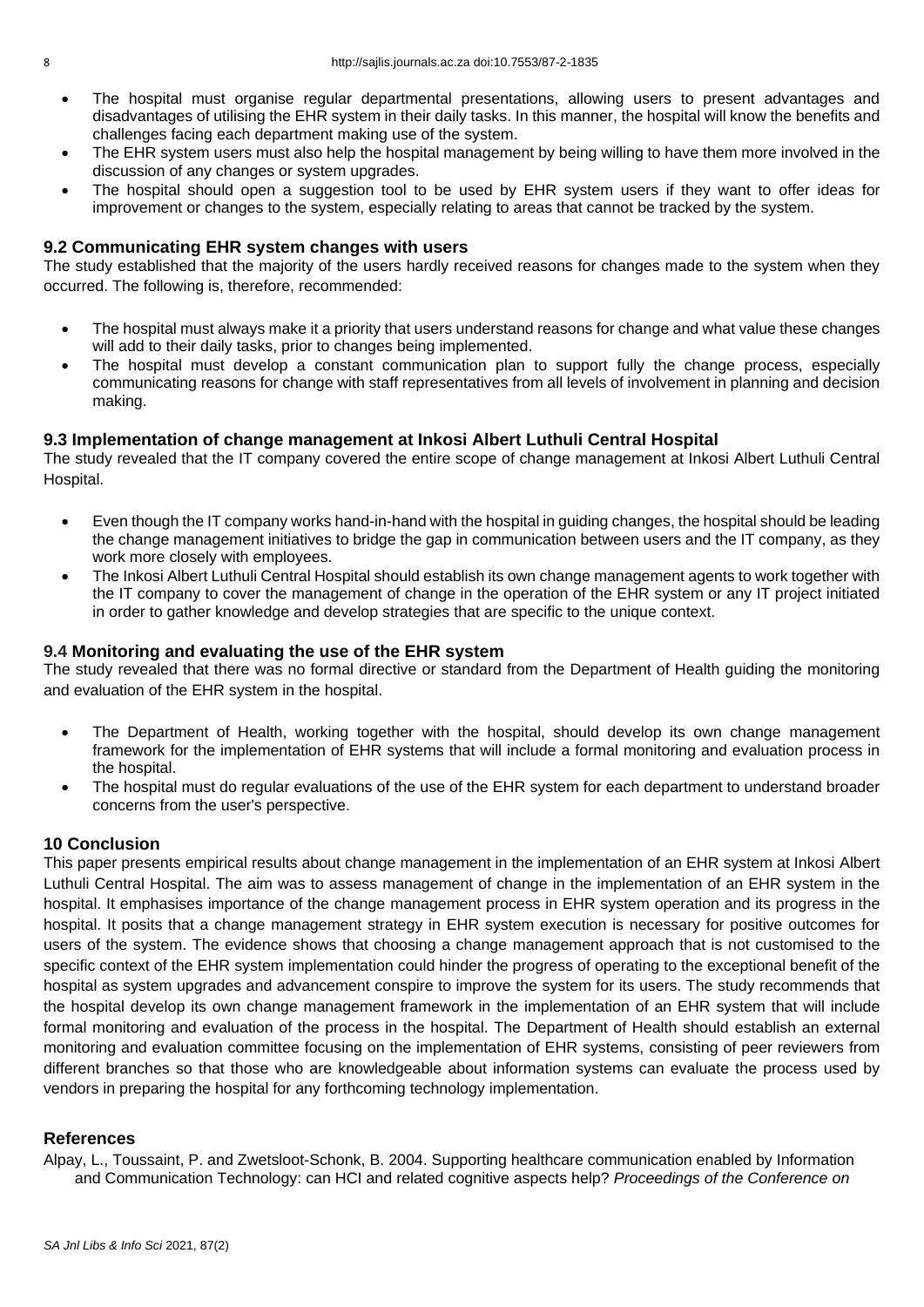*Dutch Directions in HCI*. 10 June 2004. Amsterdam: Association for Computing Machinery. DOI:10.1145/1005220.1005236.

- Antwi, M. and Kale, M. 2014. *Change management in healthcare: literature review*. Kingston, Ontario: The Monieson Centre for Business Research in Healthcare, Queen's University.
- Boonstra, A., Versluis, A. and Vos, J.F. 2014. Implementing electronic health records in hospitals: a systematic literature review. *BMC Health Services Research*, 14: 370. DOI:10.1186/1472-6963-14-370.
- Bryman, A. 2012. *Social Research Methods*. 4th ed. New York: Oxford University Press.
- Department of Health. 2012. e-Health strategy South Africa 2012–2017. [Online] https://health-e.org.za/wpcontent/uploads/2014/08/South-Africa-eHealth-Strategy-2012-2017.pdf (15 March 2018).
- Erasmus, L.E. and Van der Walt, T. 2015. Electronic medical records system user acceptance. *Proceedings of the IAMOT Conference 2015.* 8–11 June 2015*.* Cape Town: IAMOT. 1390–1407. [Online] http://researchspace.csir.co.za/dspace/handle/10204/8866 (01 April 2018).
- Falchook, A.D., Tracton, G., Stravers, L., Fleming, M., Reeve, B.B., Basch, E.M. and Chera, B.S. 2015. Use of mobile device technology to collect patient-reported symptoms during radiotherapy for head and neck cancer: A prospective feasibility study. *Journal of Critical Oncology*, 22(13) suppl. [Online] https://ascopubs.org/doi/abs/10.1200/jco.2015.33.15\_suppl.9599 (30 March 2019).
- Hayes, J. 2014. *The Theory and Practice of Change Management*. 4<sup>th</sup> ed. Houndmills, Basingstoke, Hampshire: Palgrave Macmillan.
- Health-e News. 2014. Report: eHealth Strategy South Africa 2012-2017. [Online] https://health-

e.org.za/2014/09/11/report-ehealth-strategy-south-africa-2012/ (30 March 2019).

- Hoffman, S. and Podgurski, A. 2008. Finding a cure: the case for regulation and oversight of electronic health record systems. *Harvard Journal of Law and Technology,* 22(1): 103–166. [Online] https://heinonline.org/HOL/Page?collection = journals&handle=hein.journals/hjlt22&id=106&men\_tab=srchresults (30 March 2019).
- Katurura, M. C. and Cilliers, L. 2018. Electronic health record system in the public health care sector of South Africa: a systematic literature review. *African Journal of Primary Health Care and Family Medicine*, 10(1): 1–8. DOI:10.4102/phcfm.v10i1.1746.
- Katuu, S.A. 2015. Managing records in South African public health care institutions: a critical analysis. PhD thesis. University of South Africa.
- Kotter, J.P. 1995. Leading change: why transformation efforts fail. *Harvard Business Review,* May-June 1995. [Online] https://hbr.org/1995/05/leading-change-why-transformation-efforts-fail-2.
- Kotter, J.P. and Schlesinger, L.A. 2008. Choosing strategies for change. *Harvard Business Review*, July-August 2008. [Online] https://hbr.org/2008/07/choosing-strategies-for-change.
- Luthuli, L.P. 2017. Medical records management practices in public and private hospitals in Umhlathuze area, South Africa. Master's dissertation. University of Zululand.
- Martin, W. and Voynov, S. 2014. Electronic health records and change management. *International Journal of Computer and Information Technology*, 3(3): 626–630.
- Marutha, N.S. 2011. Records management in support of service delivery in the public health sector of the Limpopo Province in South Africa. Pretoria: University of South Africa.
- Marutha, N.S. 2016. A framework to embed medical records management into the healthcare service delivery in Limpopo Province of South Africa. Pretoria: University of South Africa.
- Marutha, N.S. and Ngoepe, M. 2018. Medical records management framework to support public healthcare services in Limpopo province of South Africa. *Records Management Journal*, 28(2): 187–203. DOI:10.1108/RMJ-10-2017-0030.
- Marutha, N.S. and Ngulube, P. 2012. Electronic records management in the public health sector of the Limpopo province in South Africa. *Journal of the South African Society of Archivists*, *45*: 39–67. [Online]
- https://www.ajol.info/index.php/jsasa/article/view/85723 (28 March 2019).
- Marutha, N. S. and Ngulube, P. 2018. Enterprise content management system implementation readiness to improve medical records management in Limpopo Province, South Africa. *Library Philosophy and Practice* (e-journal), 1769. [Online] https://digitalcommons.unl.edu/libphilprac/1769/.
- MEDITECH. 2018. MEDITECH expands solutions in the KwaZulu-Natal Province of South Africa. [Online] https://ehr.meditech.com/news/meditech-expands-solutions-in-the-kwazulu-natal-province-of-south-africa-0 (20 March 2019).
- Msomi, M. 2020. Change management in the implementation of electronic health records systems in public and private hospitals in the eThekwini area, South Africa. Masters thesis. University of Zululand.
- National Archives of Australia. 2011. *Implementing an EDRMS - key considerations*. [Online] https://www.naa.gov.au/sites/default/files/2019-09/IM-Standard-

Implementing%20an%20EDRMS%20key%20considerations-V1.0%202011.pdf (04 April 2019).

- *National Health Act, Act 61 of 2003*. 2003 [Online] https://www.gov.za/documents/national-health-act (18 March 2019).
- Nguyen, T. H. 2009. Information technology adoption in SMEs: an integrated framework. *International Journal of Entrepreneurial Behavior & Research*, *15*(2): 162–186.
- O'Mahony, D. 2009. Implementing an electronic medical record system in a rural general practice. *South African Family Practice*, *51*(2): 1–2. [Online] https://journals.co.za/content/mp\_safp/51/2/EJC80346 (13 April 2019).
- Saldaña, J. and Omasta, M. 2017. *Qualitative research: analyzing life*. Los Angeles: Sage Publications.